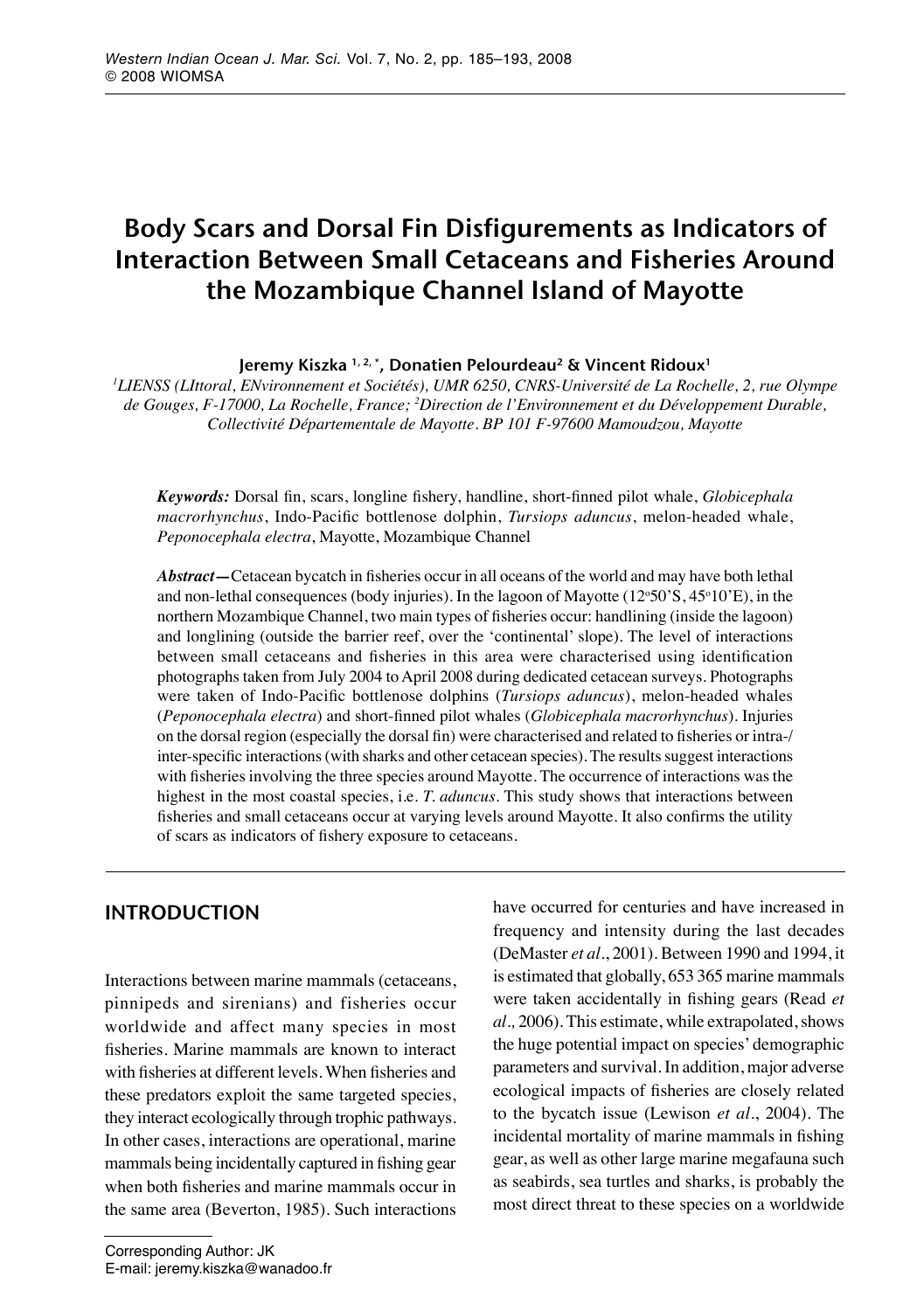scale. Thus, it is critical that this threat is clearly identified as part of the management process, especially if it directly threatens the survival of a species in a given area.

In inshore waters, gillnetting is unselective and is known to threaten regional stocks of marine mammals, such as the vaquita, *Phocoena sinus*, in the Gulf of Mexico (D'Agrosa *et al.*, 2000), and species in the coastal waters of developing countries are especially threatened (Read *et al.*, 2006). In offshore areas, bycatch in the eastern tropical Pacific purse-seine fishery has been extensively described, and populations of north-eastern offshore spotted dolphins (*Stenella attenuata attenuata*) and eastern spinner dolphins (*Stenella longirostris orientalis*) have been reduced and are not recovering (Gerrodette & Forcada, 2005). Identifying fishery interactions can be done in a variety of ways, including using observers on fishing vessels, the examination of wounds, scars or entangled gear on beach-cast animals, observation of animals in the wild with entangled fishing gear, questionnaire surveys of fishermen, and the examination of the rates and patterns of entanglement-related scarring visible in photographs of animals in the wild (see for example Romanov, 2001; Friedlaender *et al.*, 2001; Robbins & Mattila, 2001; Baird *et al.*, 2002; Baird & Gorgone, 2005). This latter technique, for at least some species, may result in more accurate estimates of fisheries interactions than those available from examination of beach-cast animals or opportunistic observations of animals carrying fishing gear (Baird & Gorgone, 2005).

Mayotte, in the north-eastern Mozambique Channel (Comoros archipelago) is a fast developing island under French administration. The fisheries around Mayotte are artisanal. However, due to the increasing human population, fishing pressure is on the increase (*Direction des Affaires Maritimes,*  unpublished data). The most important fishery uses hand lines, targeting reef fishes, especially predatory demersal species such as groupers and snappers. In 2006, 1,092 small boats (including outrigger canoes or 'pirogues' and simple open boats 'barks' less than 7m length) have been censused by the local fishing service (Kiszka *et al.*, this volume). Other fishing techniques include small seines deployed on barrier and fringing reefs (less than 20 'barks'). Three long-liners are based in Mayotte and fish in the territorial waters, targeting swordfish (*Xiphias gladius*) and tunas, and deploying between 400 and 700 hooks each.

From July 2004 to April 2008, regular boatbased surveys allowed us to describe diversity, distribution and abundance of cetaceans around Mayotte. During these surveys, the collection of photographs of the dorsal fin region allowed individual identification of several delphinid species as well as documenting the presence of traumatic lesions related to interactions with fisheries. This paper presents the characteristics of these lesions and their occurrence in three species occurring around the island: the Indo-Pacific bottlenose dolphin (*Tursiops aduncus*), living in inshore and lagoon waters around the island, and two oceanic species living offshore, the melon-headed whale (*Peponocephala electra*) and the short-finned pilot whale (*Globicephala macrorhynchus*).

# Materials and methods

#### **Study area**

Mayotte  $(45°10'E, 12°50'S)$  is almost entirely surrounded by a 197 km long barrier reef, with a second double-barrier in the southwest and the immerged reef complex of Iris, in the northwest (Figure 1). There are a series of deep passes through the reefs, some of which are the sites of old rivers (Quod *et al.*, 2000). The inner lagoon has an area of 1,200 km² with an average depth of 20 m, but reaches a maximum depth of 80 m in the west. The main island is surrounded by a fringing reef (195 km), which is interrupted by river mouths. The diversity of marine mammals is very high (20 species), in a very restricted area (around 2,500 km²) around the island (Kiszka *et al.*, 2007). The 'continental' slope is very steep around the barrier reef and contains many submarine canyons.

#### **Data collection and analysis**

From July 2004 to April 2008, dedicated cetacean surveys, varying in length and objectives, were conducted around Mayotte, both inside and outside the lagoon. Surveys were conducted throughout the study period during daylight hours, i.e. between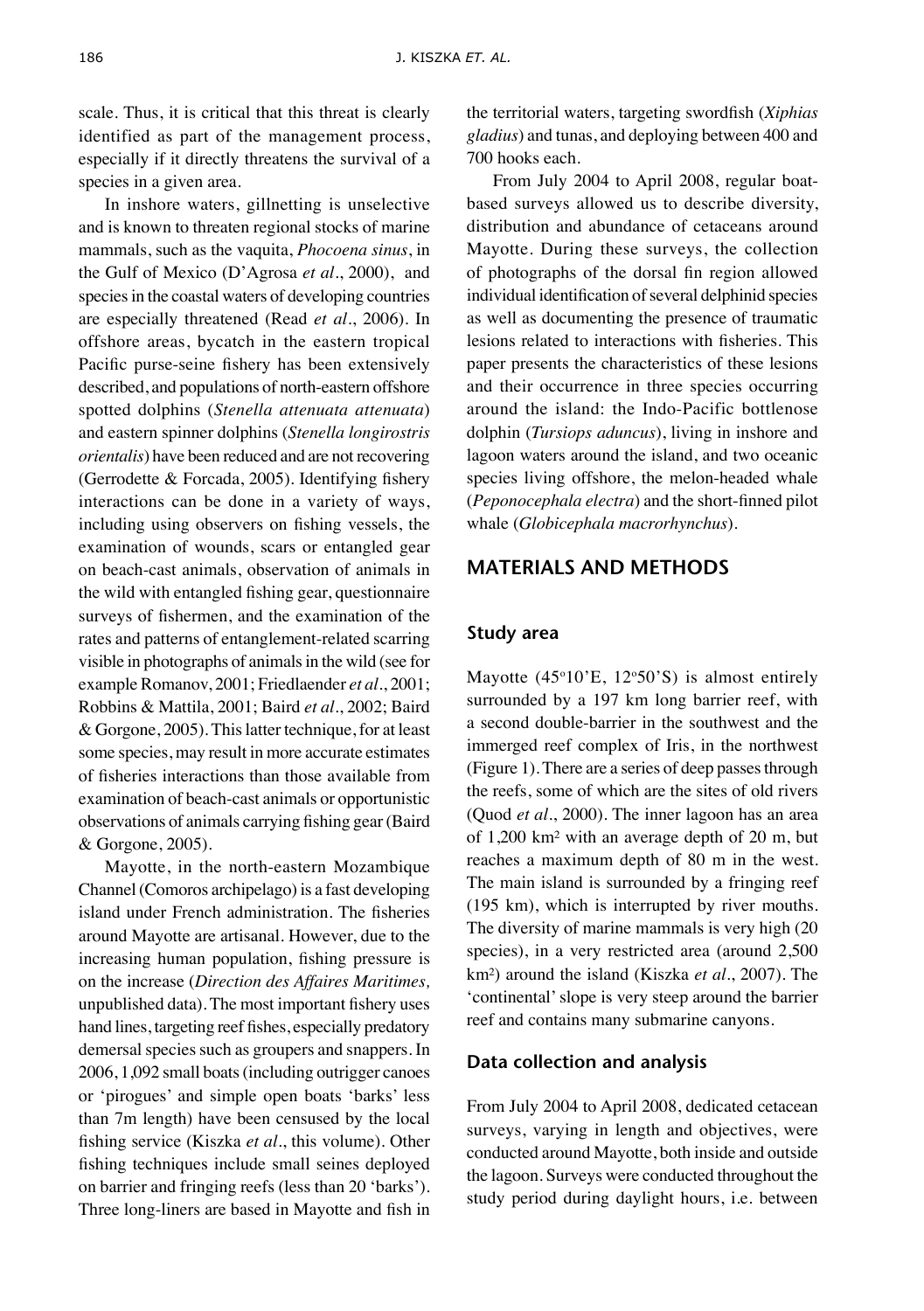

**Fig. 1. The lagoon of Mayotte, in the Mozambique Channel (southwest Indian Ocean)**

0700 h and 1800 h, in sea conditions with winds not exceeding Beaufort 3. Several types of boats were used: a 7 meter catamaran equipped with two, four-stroke, 60-hp outboard engines; a 7 meter boat equipped with two, two-stroke, 40-hp outboard engines, a 6.40 meter cabin boat equipped with one, four-stroke 150-hp outboard engine and a 10.80 meter cabin boat equipped with two, four stroke, 115-hp outboard engines. Survey vessels did not follow pre-defined transects but every attempt was made to sample each habitat type within the surrounding waters of Mayotte. Observation efforts concentrated mostly in the lagoon, and over the 'continental' slope. From July 2004 to April 2008, a total amount of 908.6 hours was spent actively searching for marine mammals around Mayotte (equivalent to 172 days).

For each sighting, the species, group size (maximum, minimum, best estimate), geographic position and primary behaviour activity (travelling, resting, foraging/feeding, socialising, milling, play), group classification on the basis of relative size of individuals (adults, sub-adults, calves), research boat disturbance (bowride, approach, avoidance, no response) as well as group formation (tight, loose, dispersed, variable, convergent) were recorded (see Shane, 1990; Würsig *et al*., 1998). During encounters, photographs of the dorsal fin region were taken. An attempt was made to photograph all individuals present in the group. Colour photographs were taken with a digital 35mm camera equipped with a 100-300mm lens. Individual photo-identification using physical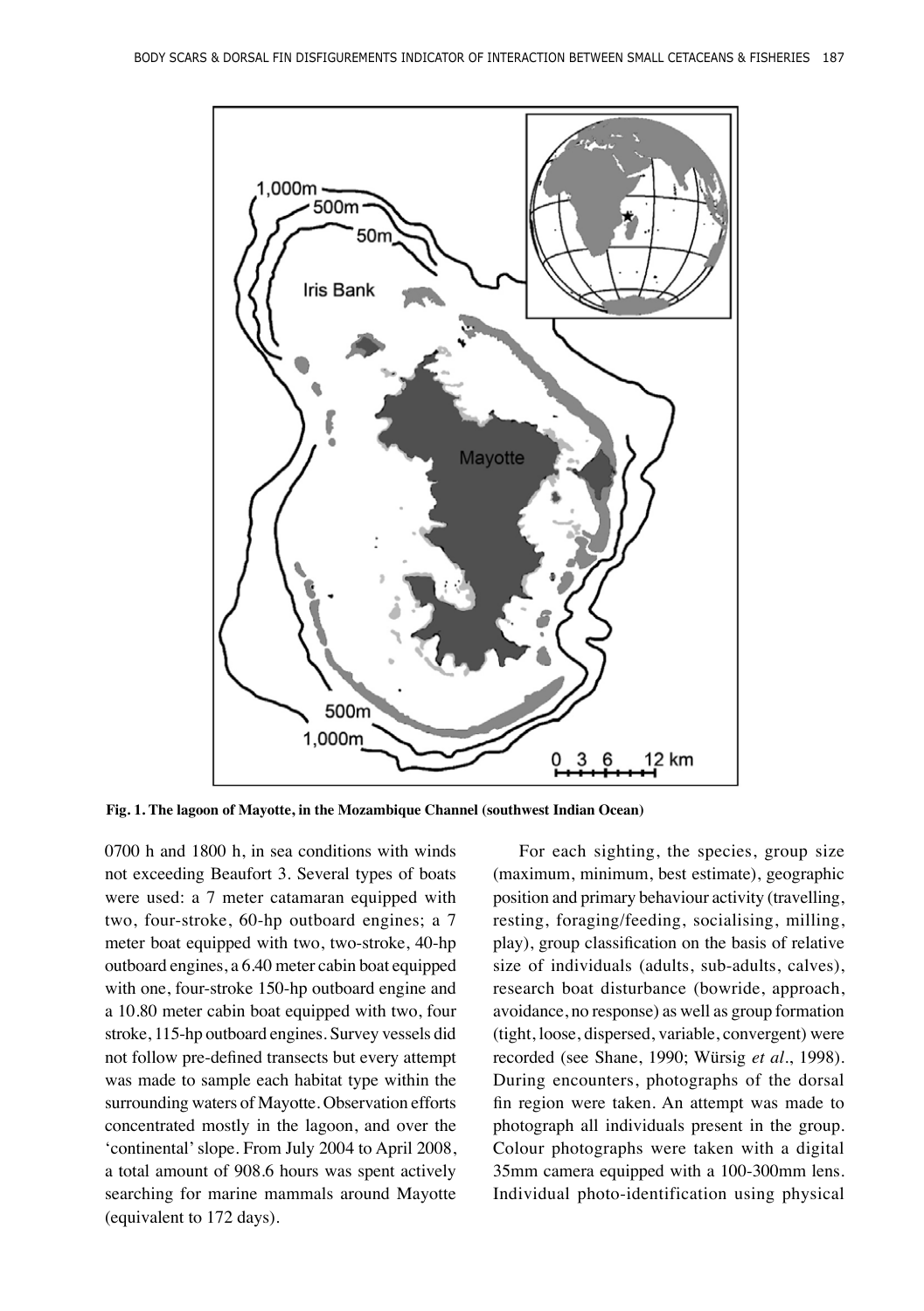characteristics of the dorsal fin was undertaken, following the method of Würsig & Jefferson (1990) and Bearzi *et al*. (1997) for bottlenose dolphins. It has also been applied to short-finned pilot whales and melon-headed whales (Miyashita *et al.*, 1992; Kiszka & Pelourdeau, unpublished data). Only good quality pictures were used to identify individuals (perpendicular angle of the picture to the dorsal fin, good clarity and close proximity). Two types of individuals were defined, based on the presence of distinctive features on their dorsal fin: 1) individuals without any nicks and any other distinctive feature on their dorsal fin (including shape of the dorsal fin), and 2) individuals with nicks and distinctive features, even very small notches. Injuries on the dorsal fin and occasionally other parts of the body were examined from available photographs.

Two types of scars were defined:

- Marks and injuries unequivocally due to fishing gears (lines and/or nets). These individuals have major linear dorsal fin mutilations, nicks and body scars, such as linear marks that have been previously described and attributed to fishing lines (Baird & Gorgone, 2005). They can also have remains of fishing gears on their body.
- Marks and injuries due to intra-specific social interactions or with other species (cetaceans, sharks). These individuals have non-linear dorsal fin mutilations, nicks and body scars.

In order to compare exposure to fishing gears among species, we calculated a simple specific "fishing gear exposure risk ratio" (R<sub>i</sub>):

$$
R_{_i} = (N^{\text{ dis.}}/\text{ }\Sigma^{\text{id.}})\text{ }\%\text{ id.}
$$

Where  $N$  dis. is the number of individuals having clear evidence of fishery interaction,  $\Sigma$ <sup>id.</sup> is the total number of identified individuals, and  $\%$  id is the proportion of identifiable individuals.

#### **RESULTS**

#### **Cetacean encounters**

From July 2004 to April 2008, 445 marine mammal sightings were documented.

Indo-Pacific bottlenose dolphins were encountered on 85 occasions. Group size was relatively small (mean=6.1; SD=3.5; min.=1; max.=15). Groups included all age classes, including calves. Bottlenose dolphins were observed inside the lagoon or over reef banks (less than 100 m deep). Melon-headed whales were encountered on nine occasions. Groups were very large (mean=288;  $SD=84$ ; min.=140; max.=450), and included all age classes. Sightings occurred along the barrier reef, outside the lagoon over the 'continental' slope (21 to 1,100 m). There were five encounters of shortfinned pilot whales. Group size ranged from 30 to 80 individuals (mean=58; SD=19). All age classes were observed on each encounter (adult males and females, sub-adults and calves). Sightings occurred outside the lagoon, east and south-east of the island in waters of varying depths (60 to 1,800 m).

## **Photo-identification effort**

Photo-identification sessions were conducted for Indo-Pacific bottlenose dolphins (n=35 sessions), melon-headed whales (n=9), and short-finned pilot whales (n=5). For bottlenose dolphins, 42 individuals were identified (all adults), while 255 melon-headed whales and 45 short-finned pilot whales were also identified. Overall proportions of identifiable individuals varied among species: 79% for *T. aduncus*, 81% for melon-headed whales and 60% for short-finned pilot whales.

## **Dorsal scars in Indo-Pacific bottlenose dolphins**

Among the 42 identifiable Indo-Pacific bottlenose dolphins, eight (19%) showed significant marks and injuries that could be related to interactions with fisheries or attributable to intra- or inter-specific interactions (with conspecifics, other cetacean species or predators, such as sharks). Among them, two showed signs of probable shark attack (individual TA\_MAY032 while TA\_MAY012 also shows evidences of interaction possibly a Risso's dolphin, *Grampus griseus*, Figure 2). Four individuals showed evidence of interaction with fishing gear. Three individuals showed significant dorsal fin mutilation that could be related to fishing gear interactions (Figure 3). Other individuals have linear marks and mutilations of lesser importance that were observed on the dorsal fin or at its base (individuals TA\_MAY004 and TA\_MAY005, Figure 4). Individual TA\_MAY021 (Figure 4) is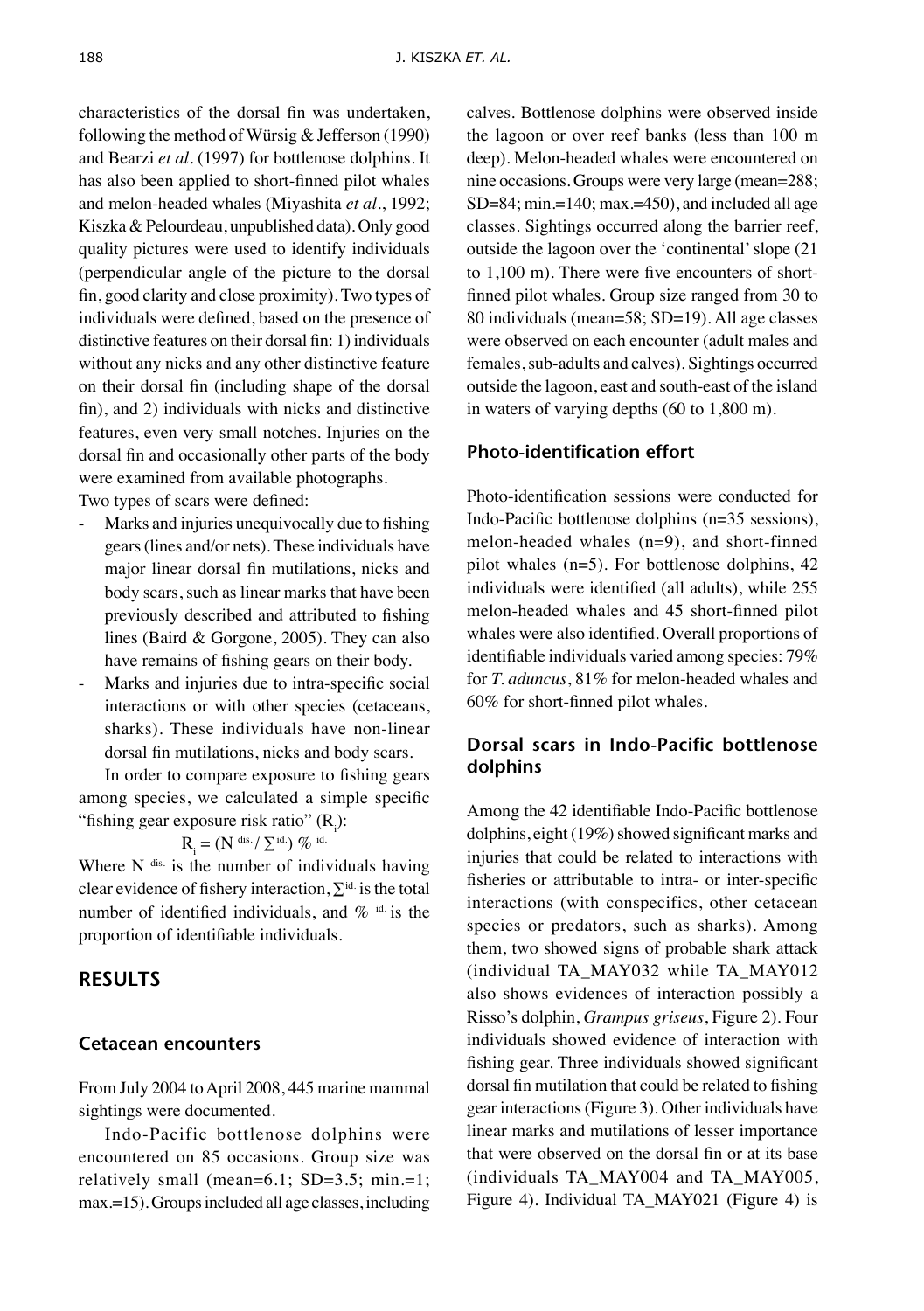

**Fig. 2. Indo-Pacific bottlenose dolphins: individuals TA\_MAY032 and TA\_MAY0012, showing injuries probably related to a shark interaction. Individual TA\_MAY012 also show signs of interaction with another delphinid species (probably**  *Grampus griseus***)**



**Fig. 3. Indo-Pacific bottlenose dolphins: individuals TA\_MAY040, TA\_MAY001 and TA\_MAY002, show dorsal fin mutilations, probably due to fishing line interaction**

characterised by suspicious deep nick on the upper part of the peduncle, that could be due to fishing gear interaction. A fourth individual (not identifiable as it is a calf) has been observed (Figure 4, bottom right) with the remains of a handline around its beak. The exposure risk ratio is 0.15 for bottlenose dolphins (Table 1).

## **Dorsal scars in melon-headed and shortfinned pilot whales**

Dorsal fin abrasion was very frequently observed in melon-headed whales (56.3% of identified whales). Most of these dorsal fin abrasions seem linked to inter-individual interactions (see individuals PE\_MAY049 and PE\_MAY124, Figure 5). Four cases of dorsal fins cut at the leading edge have been observed, likely due to fishing gear interaction (individuals PE\_MAY091 and PE\_MAY019, Figure 5). The exposure risk ratio is 0.01 (Table 1).

Of the 45 pilot whales identified, six showed important dorsal fin scars. Two were probably attributable to a fishing line, and the others were related to intra-specific interactions (individuals GM\_MAY020 and GM\_MAY025, Figure 6). The exposure risk ratio is 0.02 (Table 1).

#### **DISCUSSION**

Body scars, dorsal fin disfigurements and mutilation have been previously described for a number of odontocetes, including killer whales (*Orcinus orca*) in British Columbia (Bigg *et al.*, 1987), false killer whales (*Pseudorca crassidens*) in Hawaii (Baird & Gorgone, 2005) and common bottlenose dolphins (*T. truncatus*) in Queensland, Australia (Corkeron *et al.*, 1987). Both natural and anthropogenic sources have been identified, including interactions with predatory sharks (Corkeron *et al*., 1987), intraspecific interactions (Chu & Nieukirk, 1988) and interactions with fishing gears such as longlines and gillnets (Baird & Gorgone, 2005; Razafindrakoto *et al.*, 2007).

In small cetaceans around Mayotte, we suggest that dorsal fin disfigurement and other body scars are due to both predatory interactions and, more importantly, to fishing gear interactions. Dorsal fin mutilations, and other scars on the dorsal fin region,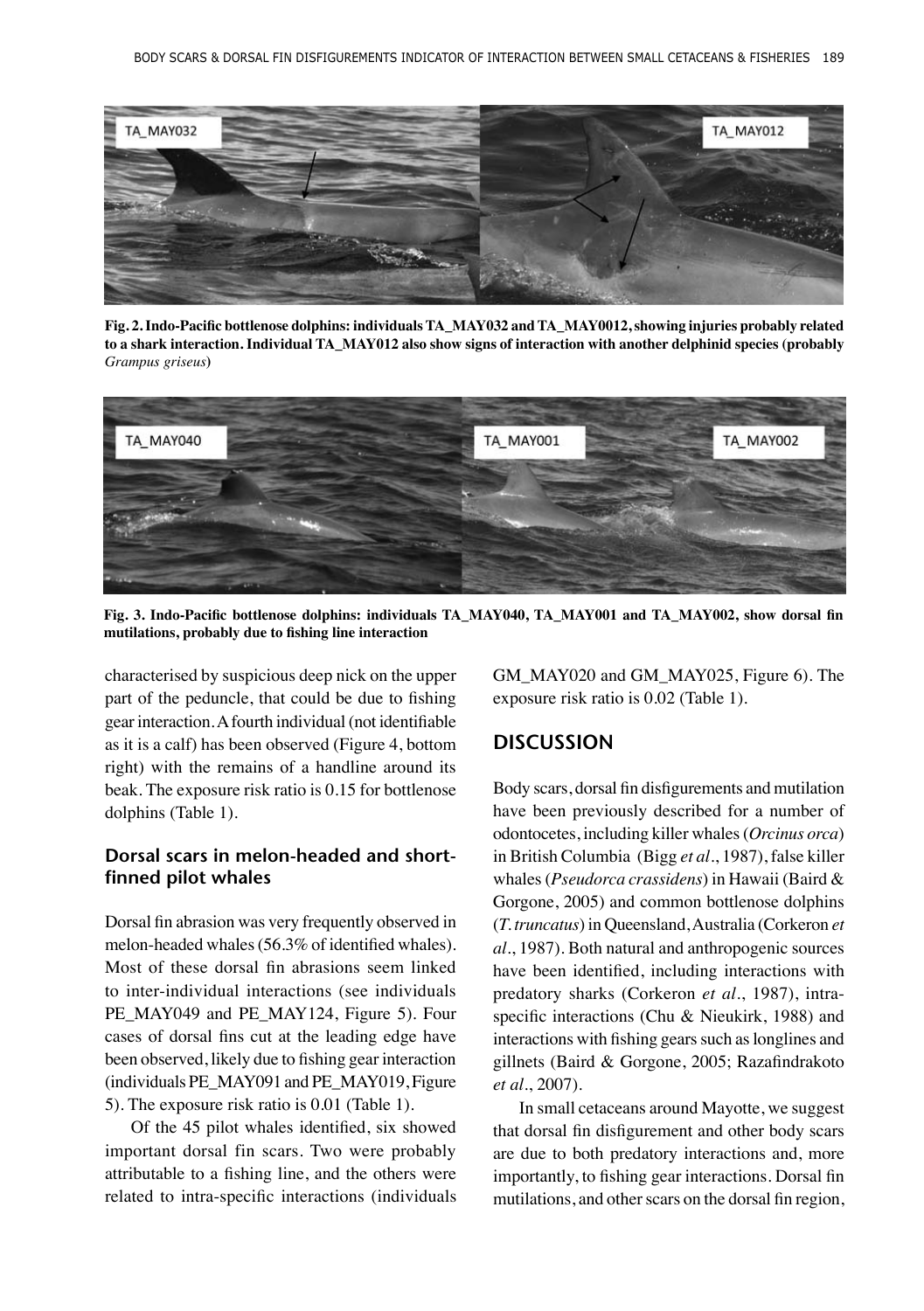

**Fig. 4. Indo-Pacific bottlenose dolphins: individuals TA\_MAY004, TA\_MAY021 and TA\_MAY005 showing dorsal fin and body scars certainly due to fishing gears (probably handline). The underwater picture (bottom right) shows an unidentified calf having remains of handline around the beak**

**Table 1. Species distribution and exposure risk ratios (R<sup>i</sup> ), where Ndis is the number of individuals having clear evidence of fishery interaction,**  $\Sigma^{\text{id}}$  **the total number of identified individuals and**  $\%$  $^{\text{id}}$ **. the mean proportion of identifiable individuals**

| Parameter           | <b>Coastal/lagonal species</b><br>Tursiops aduncus | <b>Oceanic species</b> |                            |
|---------------------|----------------------------------------------------|------------------------|----------------------------|
|                     |                                                    | Peponocephala electra  | Globicephala macrorhynchus |
| $N$ dis.            | 8                                                  | 4                      |                            |
| $\sum$ id.          | 42                                                 | 255                    | 45                         |
| $\mathcal{O}_0$ id. | 0.79                                               | 0.81                   | 0.6                        |
| $\mathbf{R}_{i}$    | 0.15                                               | 0.01                   | 0.02                       |

are certainly due to fishing lines. Other gears such as gillnets have never been used in the lagoon of Mayotte. Shark bite wounds (two cases recorded) are typically jagged, and dorsal fin injuries from sharks appear rare compared with injuries on other parts of the body (Heithaus, 2001).

Body scars and dorsal fin disfigurement have been observed on the three species investigated. While several individuals were characterized by ambiguous injuries (either due to anthropogenic or natural sources), several cases show clear signs of interactions with fishing gears. Through the calculation of exposure risk ratios, we showed that coastal species (especially the Indo-Pacific bottlenose dolphin) were more affected by fisheries that oceanic species (melon-headed and pilot whales). Inside the lagoon of Mayotte and on adjacent reef banks, hand lining is the commonest fishing technique (*Direction des Affaires Maritimes*, unpublished data). In 2007, an interview survey conducted with 406 fishermen documented three dolphins bycaught with handlines (Pusineri & Quillard, this volume). It confirms that there is a possible link between dorsal fin disfigurement (and other body scars) and mortality, at least for Indo-Pacific bottlenose dolphins. Another instance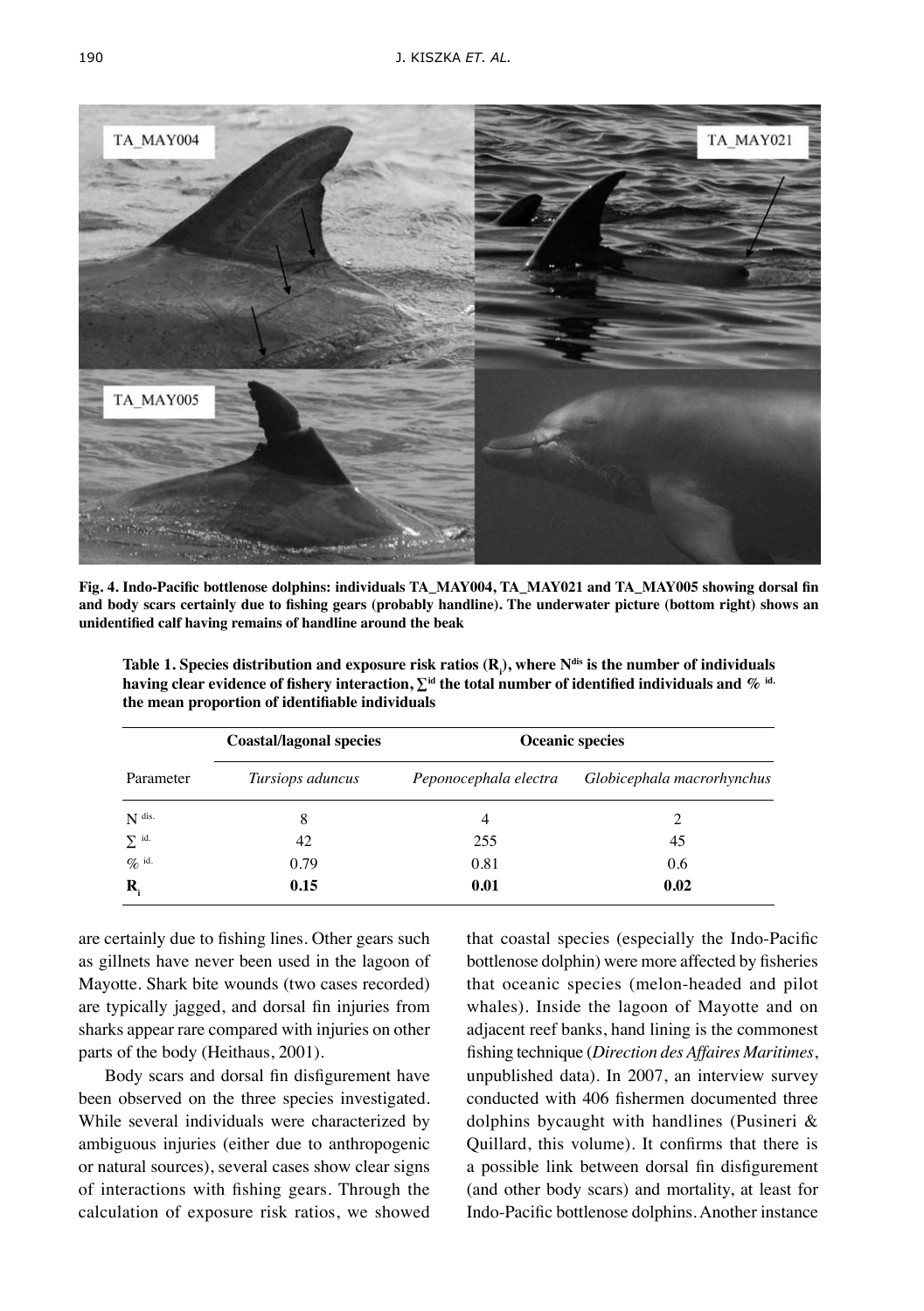

**Fig. 5. Melon-headed whales: individuals PE\_MAY049 and PE\_MAY124 showing non linear dorsal fin abrasion, certainly due to intra-specific interactions. Individuals PE\_MAY091 and PE\_MAY019 have linear section of the leading edge of the dorsal fin, probably due to interaction with fishing line**



**Fig. 6. Short-finned pilot whales: individuals GM\_MAY020 and GM\_MAY025 having dorsal fin injuries probably due to fishing line interactions**

of this phenomenon is documented in this paper, as a bottlenose dolphin calf has been observed for several months with remains of a handline around its beak. Taking into consideration existing mortalities, the existence of non-lethal injuries in some identified individuals, the low abundance and high degree of site fidelity of inshore bottlenose dolphins (Kiszka & Pusineri, 2006), as well as the increasing fishing effort in the lagoon of Mayotte, handlining could negatively impact Indo-Pacific bottlenose dolphins in this area. This has to be taken into account for future research on this species around Mayotte.

For oceanic species, such as melon-headed and short-finned pilot whales, a few cases of fisheries interactions were reported in the present study. The high rate of injuries observed on pilot whales suggests regular interactions between this species and the commonest fishery in the area, i.e. longlining. This species is known to interact with longline fishery elsewhere in the world and in the Indian Ocean, in places such as around Reunion Island (Poisson *et al.*, 2001; Garrison, 2007). The low occurrence of dorsal fin disfigurement in melon-headed whales suggests that interactions rarely occur between this species and the longline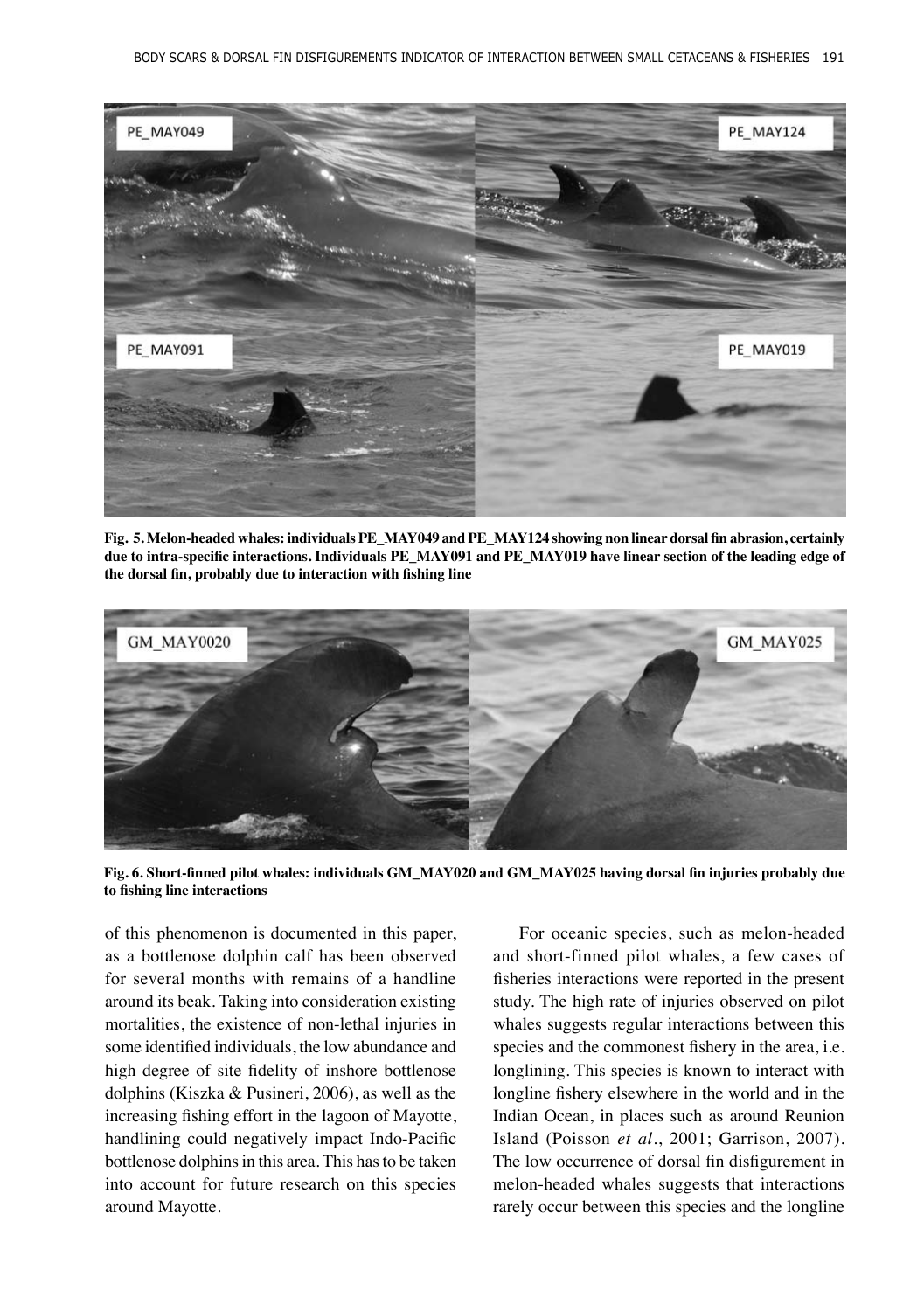fishery, or that individuals are killed in such interactions. Longlining in Mayotte is artisanal and only three boats operate in territorial waters. Cases of cetacean-longline fishery interactions have been observed during the last five years, involving short-finned pilot whales (bulk of observations), false killer whales, spinner dolphins (for baits) and melon-headed whales (one observation; F. Fredericci & G. Wunderlee, pers. comm.). The occurrence of injuries in both species around Mayotte confirms this trend. Mortalities have only been observed for a spinner dolphin, but depredation due to pilot whales regularly occurs (G. Wunderlee, pers. comm.).

The rates of scarring and disfigurement due to fishing gears are significant around Mayotte. Baird and Gorgone (2005) documented rates of major dorsal fin disfigurement (completely missing or bent over at base) for odontocete populations. Major rates were observed on false killer whales and bottlenose dolphins around Hawaii and on bottlenose dolphins in North Carolina (Baird & Gorgone, 2005). Around Mayotte, dorsal fins are not completely missing, but can be partially missing or are characterized by relatively clear signs of interaction with fishing gear.

As observer programs are difficult to establish for artisanal fisheries, and strandings are very rare around Mayotte, which may be due to the high presence of scavengers such as sharks, the combined use of interview surveys (Pusineri & Quillard, this volume) and the study of occurrence of dorsal fin/body scars from photo-identification is highly valuable in evaluating cetacean-fishery interactions, and could be used as an indicator of mortality due to fishing gear. The use of these methods would be recommended for similar developing countries where fishing pressure is high.

*Acknowledgements:* We thank Nils Bertrand (Sea Blue Safari, whale-watching tour guide) for providing opportunistic information on short-finned pilot whales and Indo-Pacific bottlenose dolphins around Mayotte. Claire Pusineri (*Office National de la Chasse et de la Faune Sauvage*) contributed to the analysis of photo-identification data of Indo-Pacific bottlenose dolphins. This work has been possible with the financial support of the French Ministry of Environment (MEDD), the *Collectivité*  *Départementale de Mayotte* and the participation of the *Direction de l'Agriculture et de la Forêt* as well as the *Office National de la Chasse et de la Faune Sauvag*e. Special thanks are addressed to fishermen of the longline fishery in Mayotte (Fabien Fredericci, Sébastien Labarte and Gérard Wounderlee) for the information they provided.

A special thank is addressed to Robin W. Baird (Cascadia Research Collective, Canada) for helpful comments on the early version of the manuscript.

## References cited

- Baird, R.W. & Gorgone, A.M. (2005). False killer whale dorsal fin disfigurements as a possible indicator of long-line fishery interactions in Hawaiian waters. *Paci. Sci.*, **59**: 593-601.
- Baird, R.W., Stacey, P.J., Duffus, D.A. & Langelier, K.M. (2002). An evaluation of gray whale (*Eschrichtius robustus*) mortality incidental to fishing operations in British Columbia, Canada. *J. Cet. Res. Manage.*, **4**: 289-296.
- Bearzi, G., Notarbartolo-di-Sciara, G. & Politi, E. (1997). Social ecology of bottlenose dolphins in the Kvarneric (northern Adriatic Sea). *Mar. Mammal Sci.*, **15:** 1065-1097.
- Beverton, R.J.H. (1985). Analysis of marine mammalfisheries interactions. In J.R. Beddington, R.J.H. Beverton & D.M. Lavigne (Eds.). Marine Mammals and fisheries. George Allen & Unwin, London. Pp. 3-33.
- Bigg, M.A., Ellis, G.M., Ford, J.K.B. & Balcomb, K.C. (1987). Killer whales: a study of their identification, genealogy, and natural history in British Columbia and Washington State. Phantom Press, Nanaimo, British Columbia, Canada.
- Chu, K. & Nieukirk, S. (1988). Dorsal fin scars as indicators of age, sex, and social status in humpback whales (*Megaptera novaeangliae*). *Can. J. Zool.*, **66**: 416-420.
- Corkeron, P.J., Morris, R.J. & Bryden, M.M. (1987). Interactions between bottlenose dolphins and sharks in Moreton Bay, Queensland. *Aquat. Mamm.*, **13**: 109-113.
- D'Agrosa, C., Lennert-Cody, C.E. & Vidal, O. (2000). Vaquita bycatch in Mexico's artisanal gillnet fisheries: driving a small population to extinction. *Cons. Bio.*, **14**: 1110-1119.
- DeMaster, D.J., Fowler, C.W., Perry, S.L. & Richlen, M.E. (2001). Predation and competition: the impact of fisheries on marine mammal populations over the next one hundred years. *J. Mammal.*, **82**: 641-651.